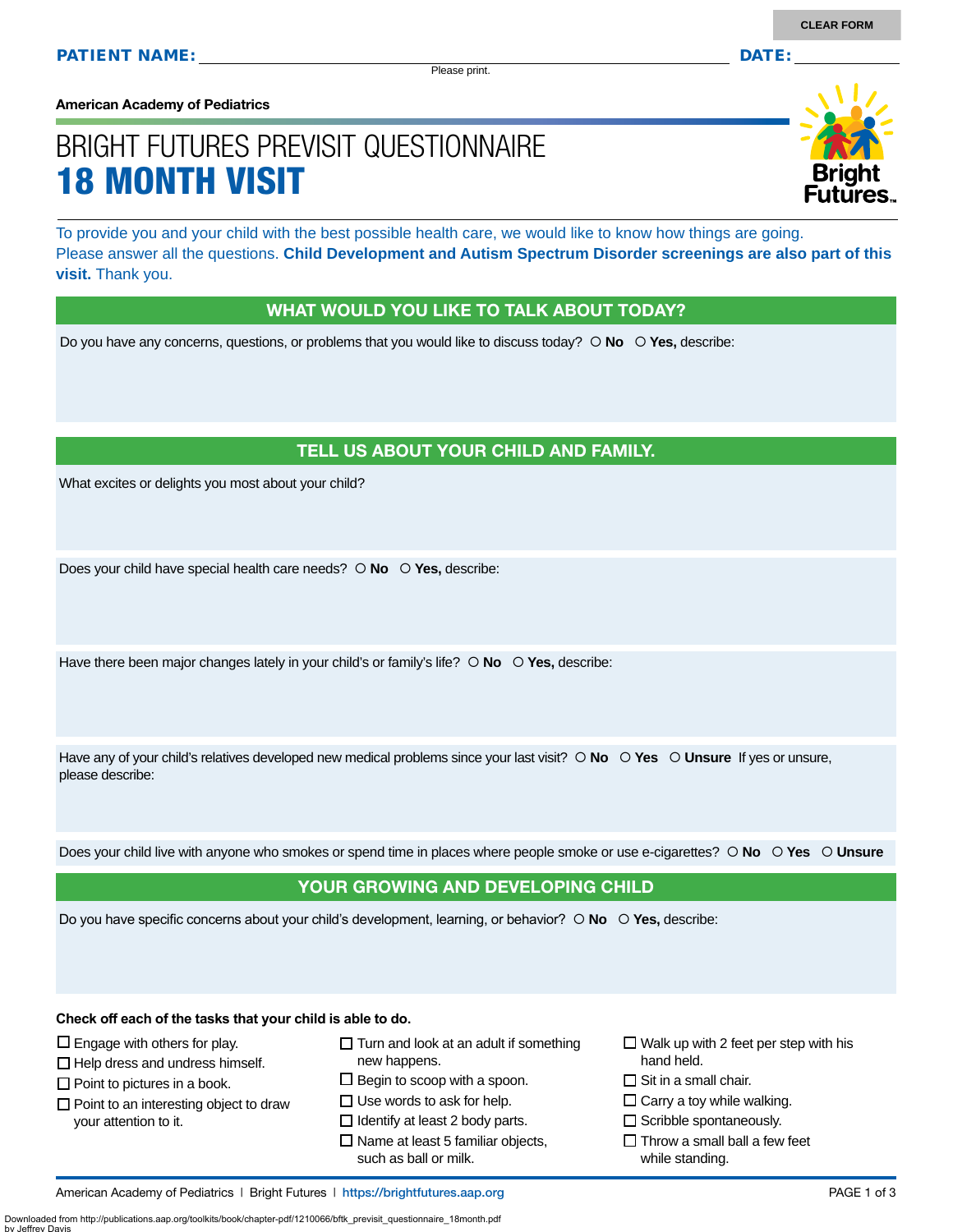### 18 MONTH VISIT

### RISK ASSESSMENT

| Anemia             | Does your child's diet include iron-rich foods, such as meat, iron-fortified cereals, or beans?                                                                                            | O Yes         | $\bigcirc$ No | O Unsure |
|--------------------|--------------------------------------------------------------------------------------------------------------------------------------------------------------------------------------------|---------------|---------------|----------|
|                    | Do you ever struggle to put food on the table?                                                                                                                                             | $\bigcirc$ No | O Yes         | O Unsure |
| <b>Hearing</b>     | Do you have concerns about how your child hears?                                                                                                                                           | $\circ$ No    | O Yes         | O Unsure |
|                    | Do you have concerns about how your child speaks?                                                                                                                                          | $O$ No        | O Yes         | O Unsure |
| Lead               | Does your child live in or visit a home or child care facility with an identified lead hazard or a<br>home built before 1960 that is in poor repair or was renovated in the past 6 months? | $O$ No        | O Yes         | O Unsure |
| <b>Oral health</b> | Does your child have a dentist?                                                                                                                                                            | O Yes         | $\bigcirc$ No | O Unsure |
|                    | Does your child's primary water source contain fluoride?                                                                                                                                   | O Yes         | $\bigcirc$ No | O Unsure |
| <b>Vision</b>      | Do you have concerns about how your child sees?                                                                                                                                            | $\bigcirc$ No | O Yes         | O Unsure |
|                    | Do your child's eyes appear unusual or seem to cross?                                                                                                                                      | $\bigcirc$ No | O Yes         | O Unsure |
|                    | Do your child's eyelids droop or does one eyelid tend to close?                                                                                                                            | $O$ No        | O Yes         | O Unsure |
|                    | Have your child's eyes ever been injured?                                                                                                                                                  | $\circ$ No    | O Yes         | O Unsure |

## ANTICIPATORY GUIDANCE

#### How are things going for you, your child, and your family?

#### YOUR CHILD'S BEHAVIOR

| Do you praise your child for good behavior?                                                               |  |        |  |
|-----------------------------------------------------------------------------------------------------------|--|--------|--|
| If your child is upset, do you help distract him with another activity, book, or toy?                     |  |        |  |
| Do other caregivers set the same limits for your child as you do?                                         |  |        |  |
| Do you use time-outs as a way to manage your child's behavior?                                            |  |        |  |
| Have you thought about toilet training?                                                                   |  |        |  |
| If you are planning to have another baby, have you thought about how you will prepare your child?<br>O NA |  | $O$ No |  |
| <b>TALKING AND COMMUNICATING</b>                                                                          |  |        |  |

| Do you read, sing, and talk with your child about what you are seeing and doing? |  | O No           |
|----------------------------------------------------------------------------------|--|----------------|
| Does he wave "bye-bye"?                                                          |  | ∣O Yes ∣O No ∣ |
| Do you use simple words to tell your child what to do?<br>  O Yes                |  | $O$ No         |

#### YOUR CHILD AND TV

| How much time every day does your child spend watching TV or using computers, tablets, or smartphones? |  | hours                  |  |
|--------------------------------------------------------------------------------------------------------|--|------------------------|--|
| If your child uses media, do you monitor the shows your child watches or activity she does?            |  | $\circ$ Yes $\circ$ No |  |

#### HEALTHY EATING

| Do you provide a variety of vegetables, fruits, and other nutritious foods? |        | $O$ No     |
|-----------------------------------------------------------------------------|--------|------------|
| Does your child eat much food that you would describe as junk food?         | $O$ No | O Yes      |
| Does your child drink water every day?                                      | O Yes  | $\circ$ No |
| Is your child willing to try new foods?                                     |        | $\circ$ No |

#### **SAFETY**

| <b>VAI AIN HUILD VAIGLY</b>                                                                                             |              |                        |  |
|-------------------------------------------------------------------------------------------------------------------------|--------------|------------------------|--|
| Is your child fastened securely in a rear-facing car safety seat in the back seat car every time he rides in a vehicle? | O Yes        | $\circ$ No             |  |
| Does everyone in the car always use a lap and shoulder seat belt, booster seat, or car safety seat?                     |              | O Yes   O No           |  |
| Do you have emergency phone numbers near every telephone and in your cell phone for rapid dial?                         | O Yes   O No |                        |  |
| Do you keep cigarettes, lighters, matches, and alcohol out of your child's sight and reach?                             |              | $\circ$ Yes $\circ$ No |  |

American Academy of Pediatrics | Bright Futures | https:/[/brightfutures.aap.org](https://brightfutures.aap.org/Pages/default.aspx) | Namerican Academy of Pediatrics | Bright Futures | https://brightfutures.aap.org

Downloaded from http://publications.aap.org/toolkits/book/chapter-pdf/1210066/bftk\_previsit\_questionnaire\_18month.pdf by Jeffrey I

**Car and Home Safety**